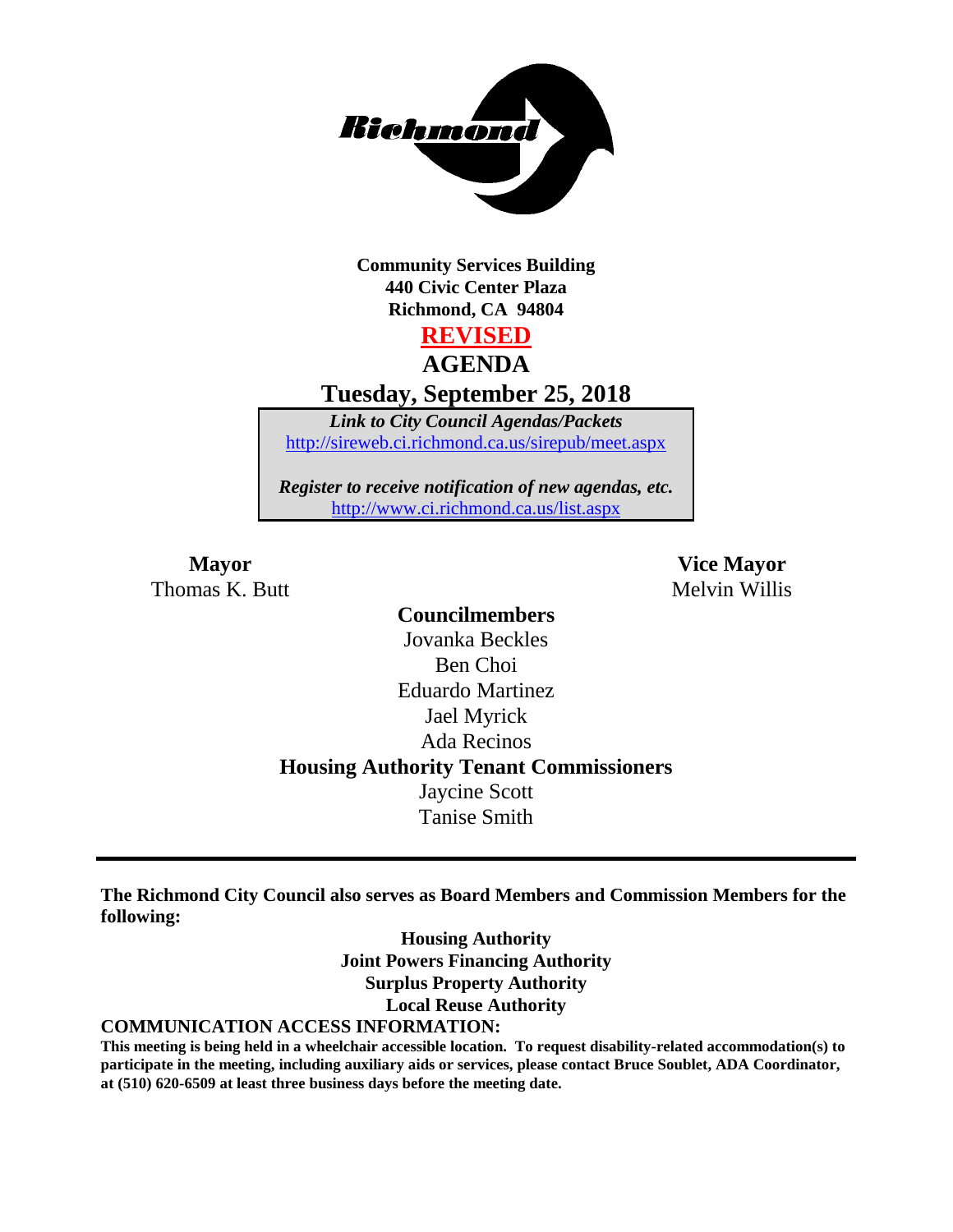# **MEETING PROCEDURES**

The City of Richmond encourages community participation at its City Council meetings and has established procedures that are intended to accommodate public input in a timely and time-sensitive way. As a courtesy to all members of the public who wish to participate in City Council meetings, please observe the following procedures:

**PUBLIC COMMENT ON AGENDA ITEMS:** Anyone who desires to address the City Council on items appearing on the agenda must complete and file a pink speaker's card with the City Clerk **prior** to the City Council's consideration of the item. Once the City Clerk has announced the item, no person shall be permitted to speak on the item other than those persons who have submitted their names to the City Clerk. Your name will be called when the item is announced for discussion. **Each speaker will be allowed up to TWO (2) MINUTES to address the City Council on NON-PUBLIC HEARING items listed on the agenda. Speakers are allowed up to THREE (3) minutes on PUBLIC HEARING items.**

**OPEN FORUM FOR PUBLIC COMMENT:** Individuals who would like to address the City Council on matters not listed on the agenda or on items remaining on the consent calendar may do so under Open Forum. All speakers must complete and file a pink speaker's card with the City Clerk **prior** to the commencement of Open Forum. The amount of time allotted to individual speakers shall be determined based on the number of persons requesting to speak during this item. **The time allocation for each speaker will be as follows:** 15 or fewer speakers, a maximum of 2 minutes; 16 to 24 speakers, a maximum of 1 and one-half minutes; and 25 or more speakers, a maximum of 1 minute.

#### **SPEAKERS ARE REQUESTED TO OCCUPY THE RESERVED SEATS IN THE FRONT ROW BEHIND THE SPEAKER'S PODIUM AS THEIR NAME IS ANNOUNCED BY THE CITY CLERK.**

**CONSENT CALENDAR:** Consent Calendar items are considered routine and will be enacted, approved or adopted by one motion unless a request for removal for discussion or explanation is received from the audience or the City Council. A member of the audience requesting to remove an item from the consent calendar must first complete a speaker's card and file the card with the City Clerk **prior** to the City Council's consideration of Agenda Review. Councilmembers who request to remove an item from the consent calendar must do so during Agenda Review. An item removed from the Consent Calendar may be placed anywhere on the agenda following the City Council's agenda review.

**CONDUCT AT MEETINGS:** Richmond City Council meetings are limited public forums during which the City strives to provide an open, safe atmosphere and promote robust public debate. Members of the public, however, must comply with state law, as well as the City's laws and procedures and may not actually disrupt the orderly conduct of these meetings. The public, for example, may not shout or use amplifying devices, must submit comment cards and speak during their allotted time, may not create a physical disturbance, may not speak on matters unrelated to issues within the jurisdiction of the City Council or the agenda item at hand, and may not cause immediate threats to public safety.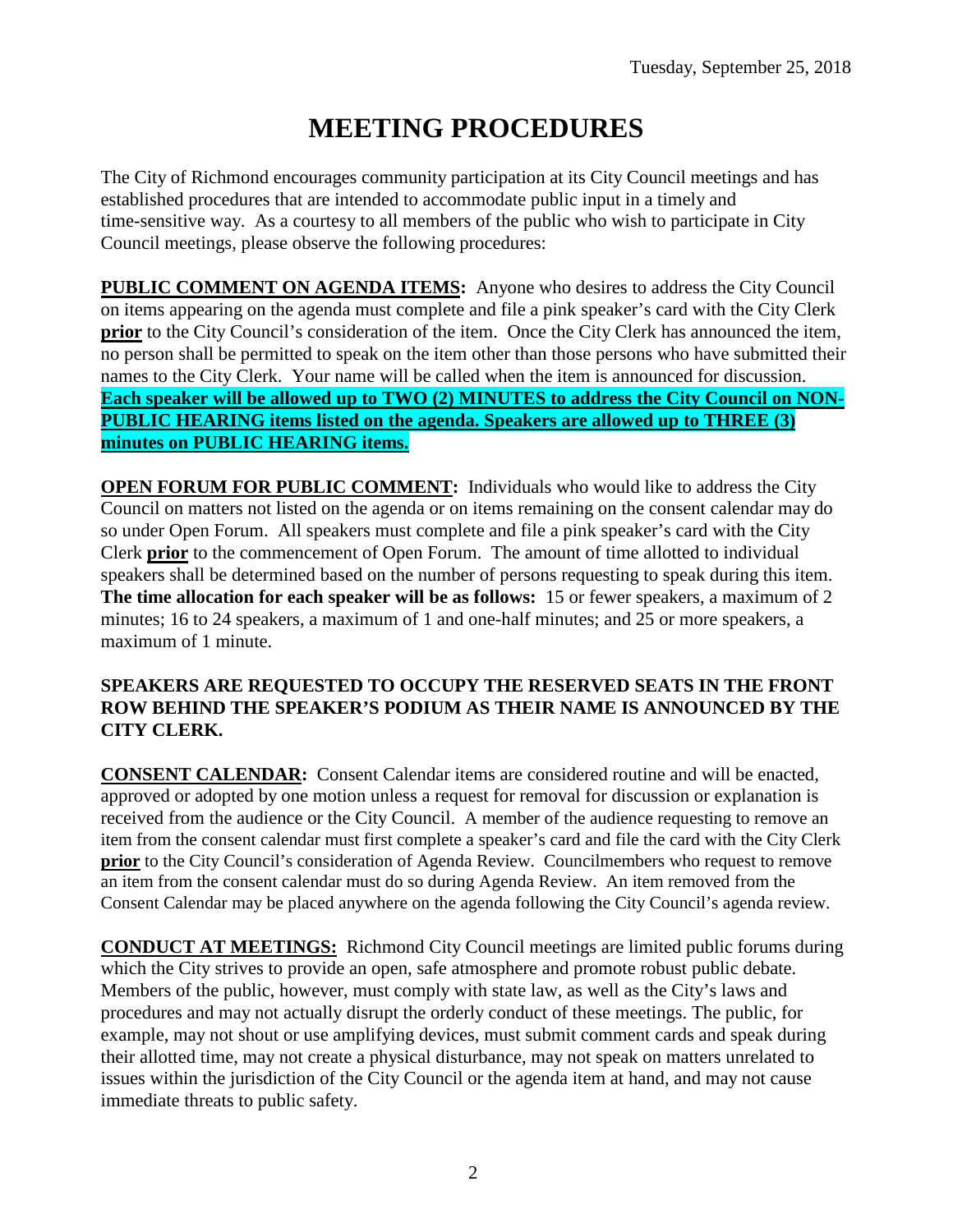**CITY HARASSMENT POLICY:** The City invites public comment and critique about its operations, including comment about the performance of its public officials and employees, at the public meetings of the City Council and boards and commissions. However, discriminatory or harassing comments about or in the presence of City employees, even comments by third parties, may create a hostile work environment, if severe or pervasive. The City prohibits harassment against an applicant, employee, or contractor on the basis of race, religious creed, color, national origin, ancestry, physical disability, medical condition, mental disability, marital status, sex (including pregnancy, childbirth, and related medical conditions), sexual orientation, gender identity, age or veteran status, or any other characteristic protected by federal, state or local law. In order to acknowledge the public's right to comment on City operations at public meetings, which could include comments that violate the City's harassment policy if such comments do not cause an actual disruption under the Council Rules and Procedures, while taking reasonable steps to protect City employees from discrimination and harassment, City Boards and Commissions shall adhere to the following procedures. If any person makes a harassing remark at a public meeting that violates the above City policy prohibiting harassment, the presiding officer of the meeting may, at the conclusion of the speaker's remarks and allotted time: (a) remind the public that the City's Policy Regarding Harassment of its Employees is contained in the written posted agenda; and (b) state that comments in violation of City policy are not condoned by the City and will play no role in City decisions. If any person makes a harassing remark at a public meeting that violates the above City policy, any City employee in the room who is offended by remarks violating the City's policy is excused from attendance at the meeting. No City employee is compelled to remain in attendance where it appears likely that speakers will make further harassing comments. If an employee leaves a City meeting for this reason, the presiding officer may send a designee to notify any offended employee who has left the meeting when those comments are likely concluded so that the employee may return to the meeting. The presiding officer may remind an employee or any council or board or commission member that he or she may leave the meeting if a remark violating the City's harassment policy is made. These procedures supplement the Council Rules and Procedures relating to disruption of orderly conduct at Council meetings.

Any law enforcement officer on duty or whose service is commanded by the presiding officer shall be Sergeant-at-Arms of the Council meetings. He/she, or they, shall carry out all orders and instructions given by the presiding officer for the purpose of maintaining order and decorum at the Council meetings (City Council Rules of Procedure and Order Section III F, RMC Section 2.12.030).

**\*\*\*\*\*\*\*\*\*\*\*\*\*\*\*\*\*\*\*\*\*\*\*\*\*\*\*\*\*\*\*\*\*\*\*\*\*\*\*\*\*\*\*\*\*\*\*\*\*\*\*\*\*\*\*\*\*\***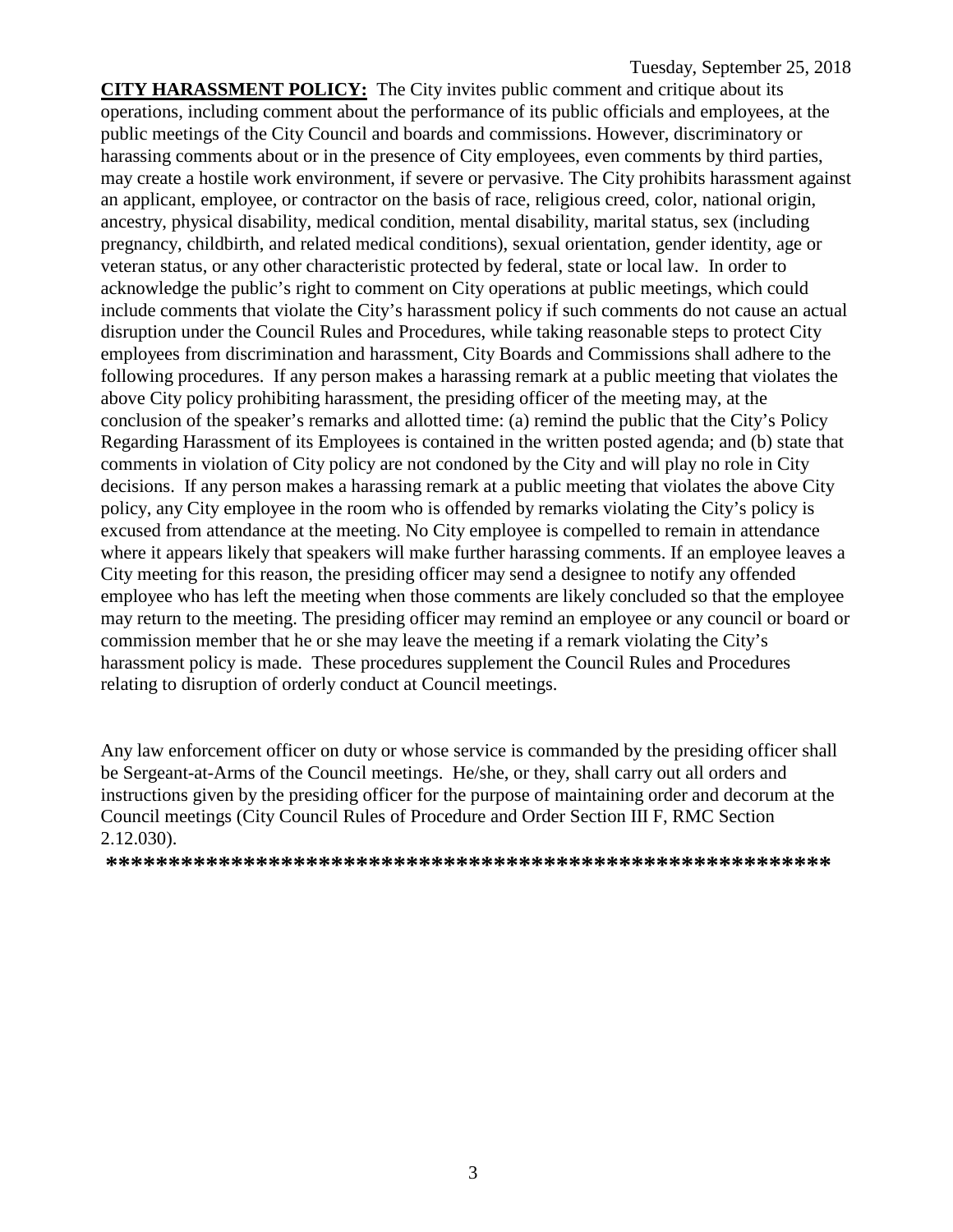# **OPEN SESSION TO HEAR PUBLIC COMMENT BEFORE CLOSED SESSION**

5:30 p.m.

### **A. ROLL CALL**

#### **B. PUBLIC COMMENT BEFORE CLOSED SESSION**

#### **C. ADJOURN TO CLOSED SESSION**

## **CLOSED SESSION**

Shimada Room of the Community Services Building

#### **CITY COUNCIL**

CONFERENCE WITH LEGAL COUNSEL - EXISTING LITIGATION (Subdivision [a] of Government Code Section 54956.9):

Richmond Development Company LLC vs. City of Richmond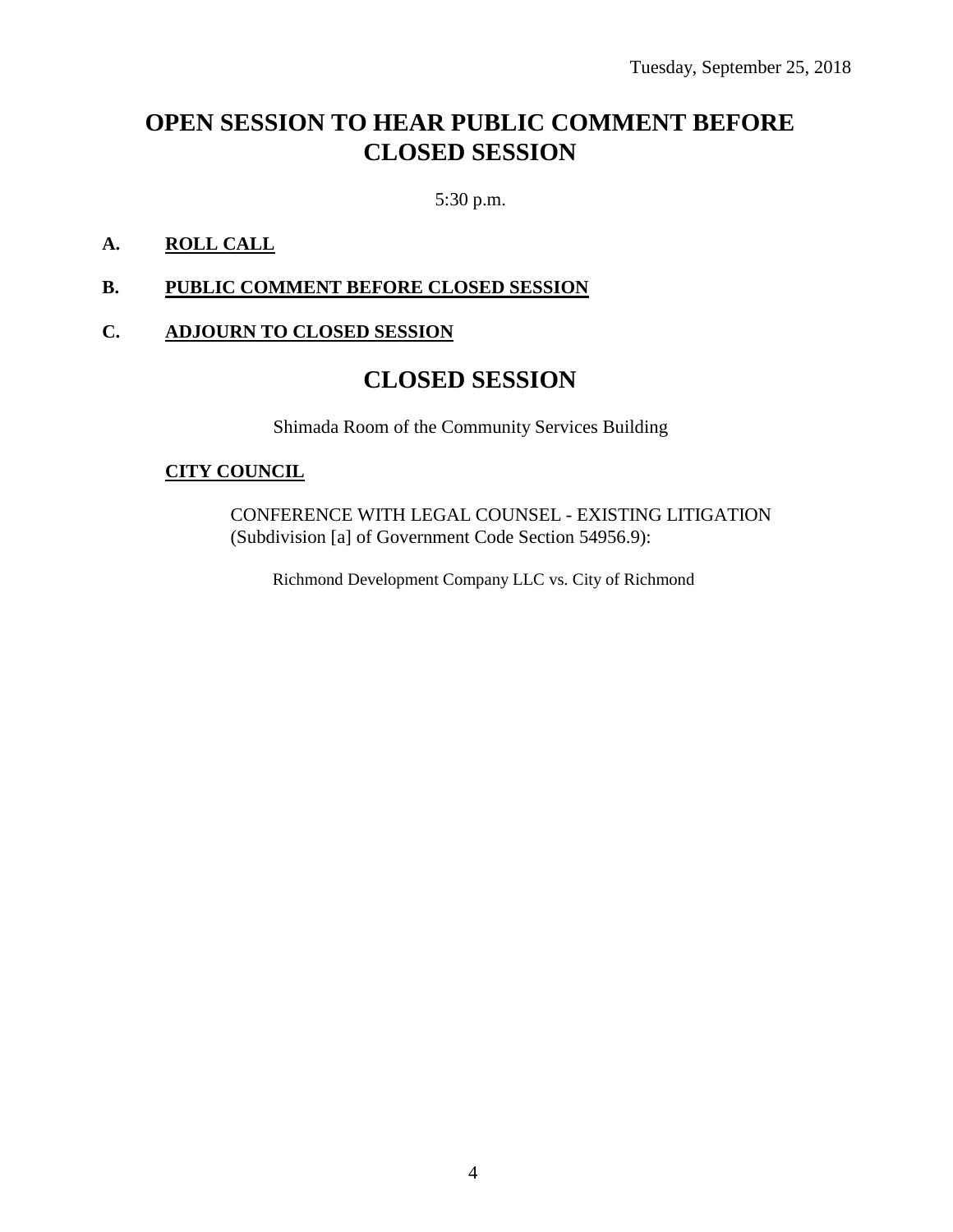# **SPECIAL MEETING OF THE RICHMOND HOUSING AUTHORITY**

6:25 p.m.

- **A. PLEDGE TO THE FLAG**
- **B. ROLL CALL**
- **C. STATEMENT OF CONFLICT OF INTEREST**
- **D. OPEN FORUM FOR PUBLIC COMMENT**
- **E. AGENDA REVIEW**

### **F. REPORT FROM THE EXECUTIVE DIRECTOR**

#### **G. HOUSING AUTHORITY CONSENT CALENDAR**

- **G-1.** ADOPT a resolution increasing the contract with Cooper & Hawkins for emergency repairs to the domestic hot water boilers and storage tanks and other related repairs with an increase of \$100,000 - Richmond Housing Authority (Gabino Arredondo 620-6512).
- **G-2.** ADOPT a resolution extending the contract with Universal Protection Service for security services at Hacienda and Nevin Plaza for six months, adding \$500,000 to the contract, and extending the expiration date to April 1, 2019 - Richmond Housing Authority (Gabino Arredondo 620-6512).
- **G-3.** ADOPT a resolution extending a contract with Vacant Property Security, LLC (VPS) to secure the Hacienda, a 150 Unit high-rise, and vacant units at Nystrom Village, both owned by the Richmond Housing Authority, in an amount not to exceed \$315,000, and for a term extending to July 1, 2021, unless terminated earlier by the Richmond Housing Authority - Richmond Housing Authority (Gabino Arredondo 620-6512).
- **G-4.** ADOPT a resolution extending the contract with BDO PHA Finance for accounting services for one year, increasing the current year by \$25,000, and adding one year at \$150,000, for a total increase of \$175,000, and with a new expiration date of October 1, 2019 - Richmond Housing Authority (Gabino Arredondo 620-6512).
- **G-5.** ADOPT a resolution extending the contract with Mulin Management Resources dba National Tenant Network for tenant screening with an increase in contract amount of \$30,000, and a new expiration date of June 30, 2020 - Richmond Housing Authority (Gabino Arredondo 620-6512).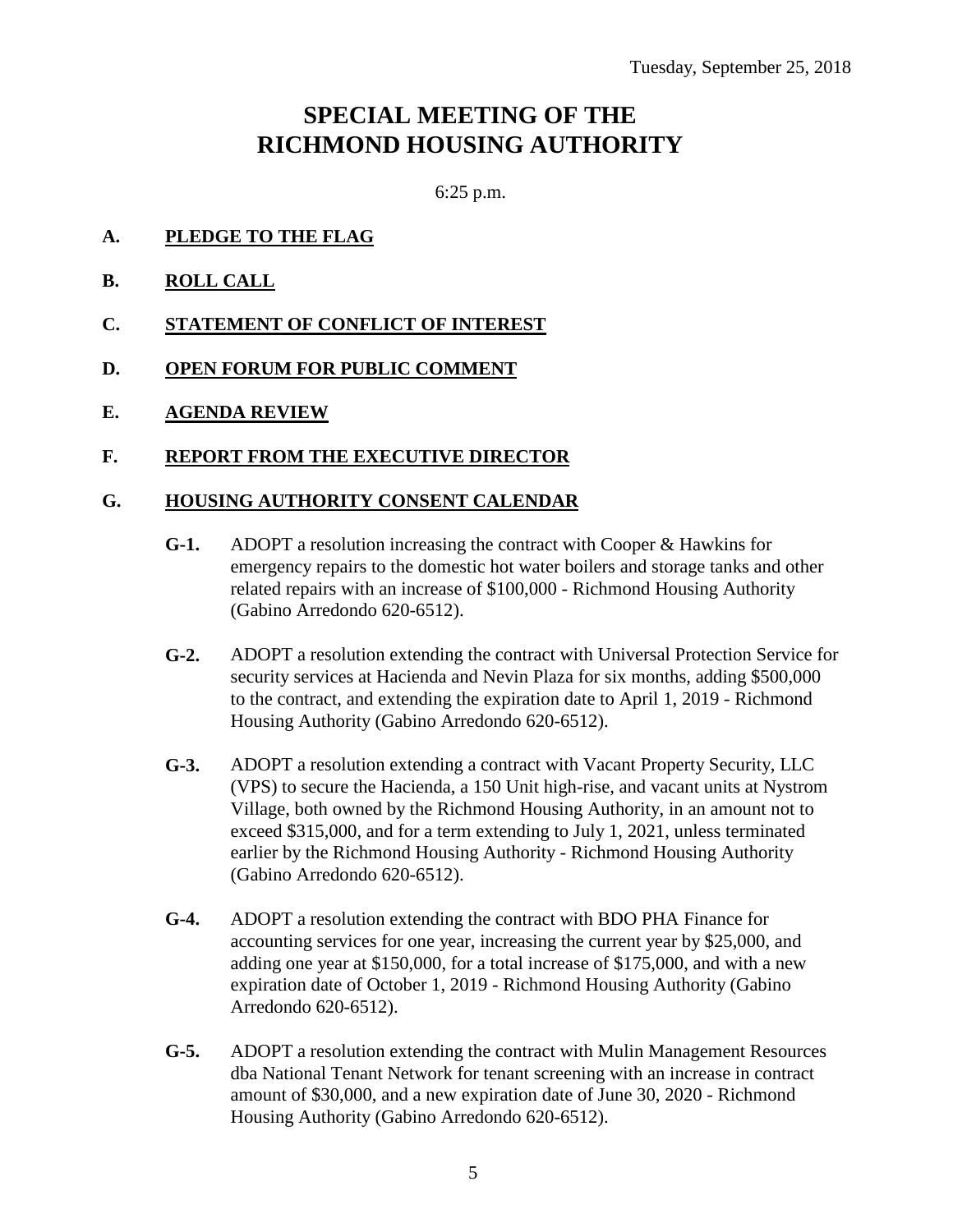**G-6.** APPROVE the minutes of the July 24, 2018, special Richmond Housing Authority meeting - City Clerk's Office (Pamela Christian 620-6513).

## **H. ADJOURNMENT**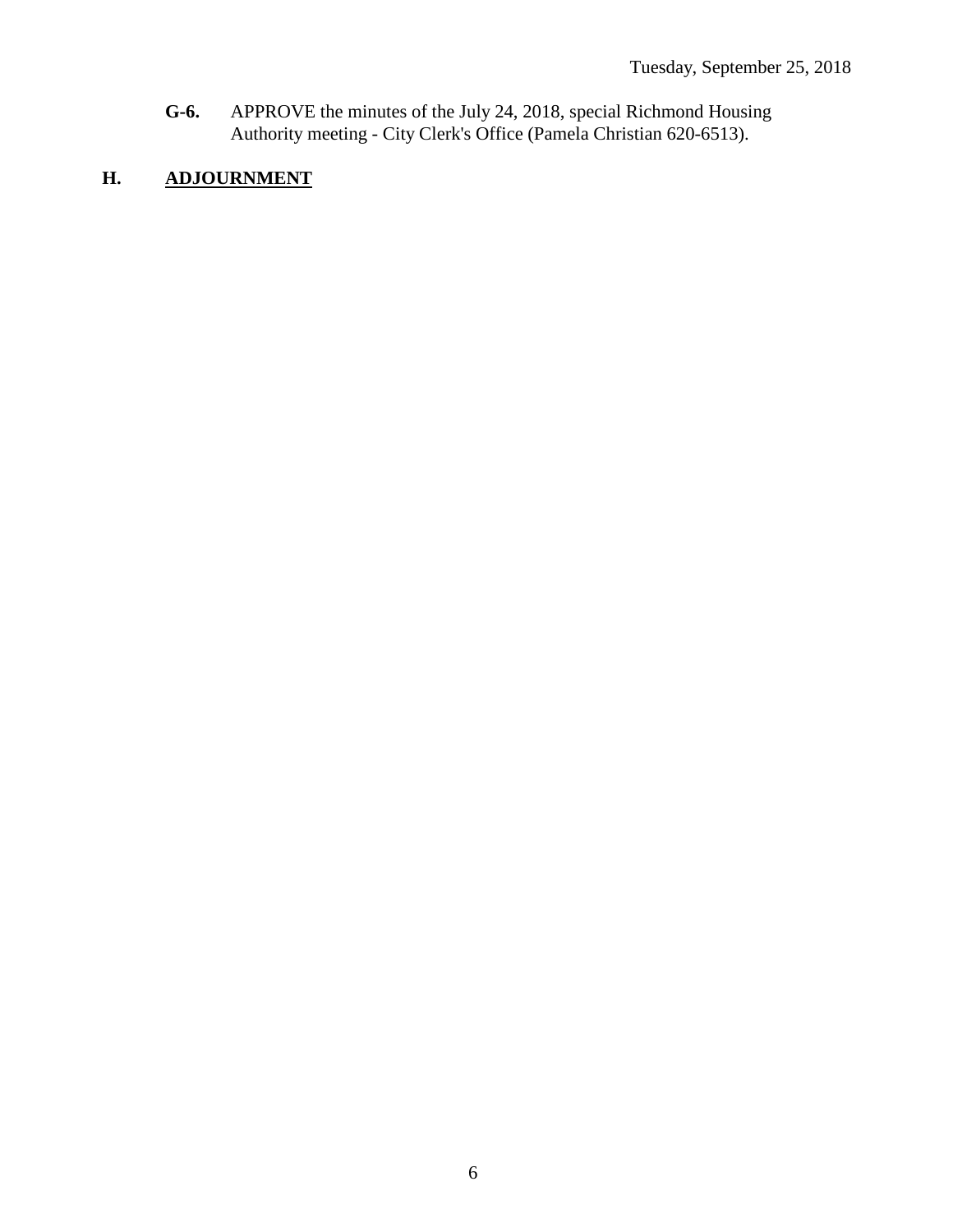# **REGULAR MEETING OF THE RICHMOND CITY COUNCIL**

6:30 p.m.

## **A. ROLL CALL**

## **B. STATEMENT OF CONFLICT OF INTEREST**

## **C. AGENDA REVIEW**

### **D. PRESENTATIONS, PROCLAMATIONS, AND COMMENDATIONS**

- **D-1.** PROCLAMATION acknowledging Soulful Softball Sunday and its organizers for the fourth annual game and their contributions to the community - Councilmember Jovanka Beckles (620-6568) and Vice Mayor Melvin Willis (412-2050).
- **D-2.** PROCLAMATION declaring October as Domestic Violence Awareness Month in the City of Richmond - Office of the Mayor (Mayor Tom Butt 620-6503).
- **D-3.** ANNOUNCE recent resignations from City of Richmond Boards, Commissions and Committees; ANNOUNCE vacancies on City of Richmond Boards, Commissions, and Committees as of September 25, 2018, and ask that interested individuals send applications to the City Clerk - Office of the Mayor (Mayor Tom Butt 620-6503).

### **E. REPORT FROM THE CITY ATTORNEY OF FINAL DECISIONS MADE DURING CLOSED SESSION**

## **F. REPORT FROM THE CITY MANAGER**

## **G. OPEN FORUM FOR PUBLIC COMMENT**

## **H. CITY COUNCIL CONSENT CALENDAR**

- **H-1.** ACCEPT AND APPROPRIATE a \$276,468 grant from the Department of Transportation, Caltrans; and APPROVE a contract with Placeworks in an amount not to exceed \$276,468, for the development of a Ferry to Bridge Complete Streets and Project Prioritization plan to assist with the future implementation of planning and designing for Complete Streets - City Manager's Office (Shasa Curl/Lori Reese-Brown 620-6869).
- **H-2.** ADOPT a resolution supporting the Veterans and Affordable Housing Bond ACT 2018 - Councilmember Ada Recinos (620-5431).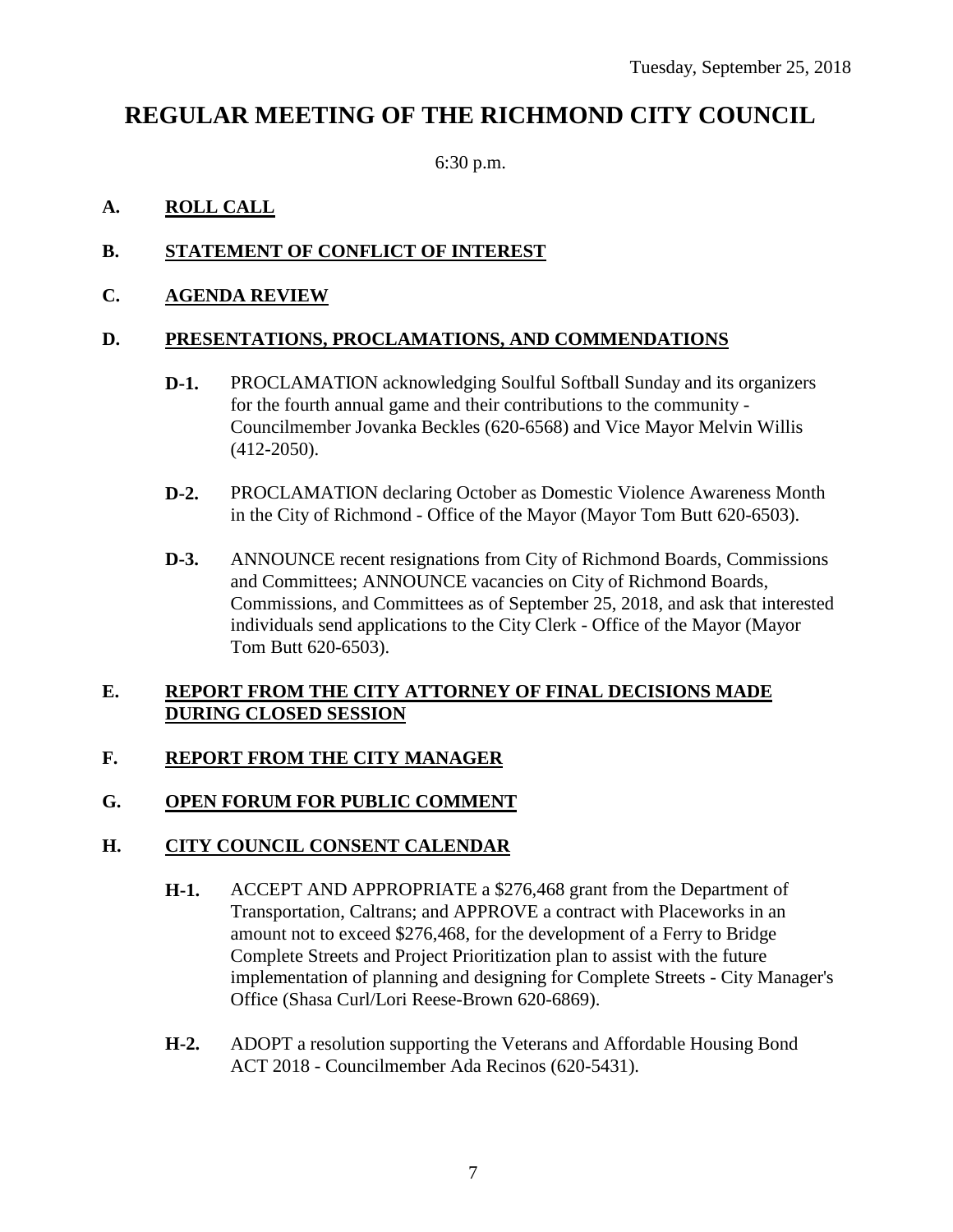- **H-3.** ADOPT a resolution in support of Proposition 2: NO PLACE LIKE HOME on the November 6, 2018, Ballot to build supportive housing and treatment for people that have serious mental illness and are homeless or at risk of becoming homeless - Councilmember Ada Recinos (620-5431).
- **H-4.** APPROVE an extension of the one-year lease with the Richmond Main Street Initiative for four additional years, with the city attorney to prepare a first amendment to the lease; and AUTHORIZE the city manager to solicit proposals for an operator of a Richmond-themed merchandise store in the new Downtown Richmond Visitor Center - City Manager's Office (Shasa Curl 620-6512).
- **H-5.** APPROVE actions to update the Planning Commission; APPOINT Nancy Baer, reappointment, seat #1, term expiration date June 30, 2020, Jen Loy, reappointment, seat #2, term expiration date June 30, 2020, Andrew Butt, reappointment, seat #4, term expiration date June 30, 2020, Yu-Hsiang 'Michael' Huang, reappointment, seat #5, term expiration date June 30, 2020, Claudia Garcia, reappointment, seat #6, term expiration date June 30, 2020, and Macy Leung, new appointment, seat #7, term expiration date June 30, 2020 - Office of the Mayor (Mayor Tom Butt 620-6503). **This item was continued from the September 18, 2018, meeting.**

## **I. STUDY SESSION**

- **I-1.** RECEIVE a presentation from the East Bay Center for the Performing Arts on its activities in serving Richmond youth, and in providing a downtown venue for various arts, culture, and community activities at its landmark downtown location - City Manager's Office (Shasa Curl 620-6512).
- **I-2.** RECEIVE a presentation and provide feedback on the City of Richmond, Open Data Climate Action Plan Dashboard - City Manager's Office (Shasa Curl/Adam Lenz 620-6512).

## **J. STUDY AND ACTION SESSION**

**J-1.** RECEIVE a presentation from the Alliance of Californians for Community Empowerment, Haas Institute for a Fair and Inclusive Society, Richmond Neighborhood Housing Services, Richmond Progressive Alliance, and Safe Return Project; and PROVIDE DIRECTION to staff on the proposed tenant screening process and the proposed protection from income discrimination policy - Vice Mayor Melvin Willis (412-2050).

## **K. COUNCIL AS A WHOLE**

**K-1.** CONSIDER comments to be made by the public at open session, and consider whether to PUBLICLY REAFFIRM the Point Molate settlement agreement between the City of Richmond, and Guidiville Rancheria of California and Upstream Point Molate, LLC - Office of the Mayor (Mayor Tom Butt 620-6503).